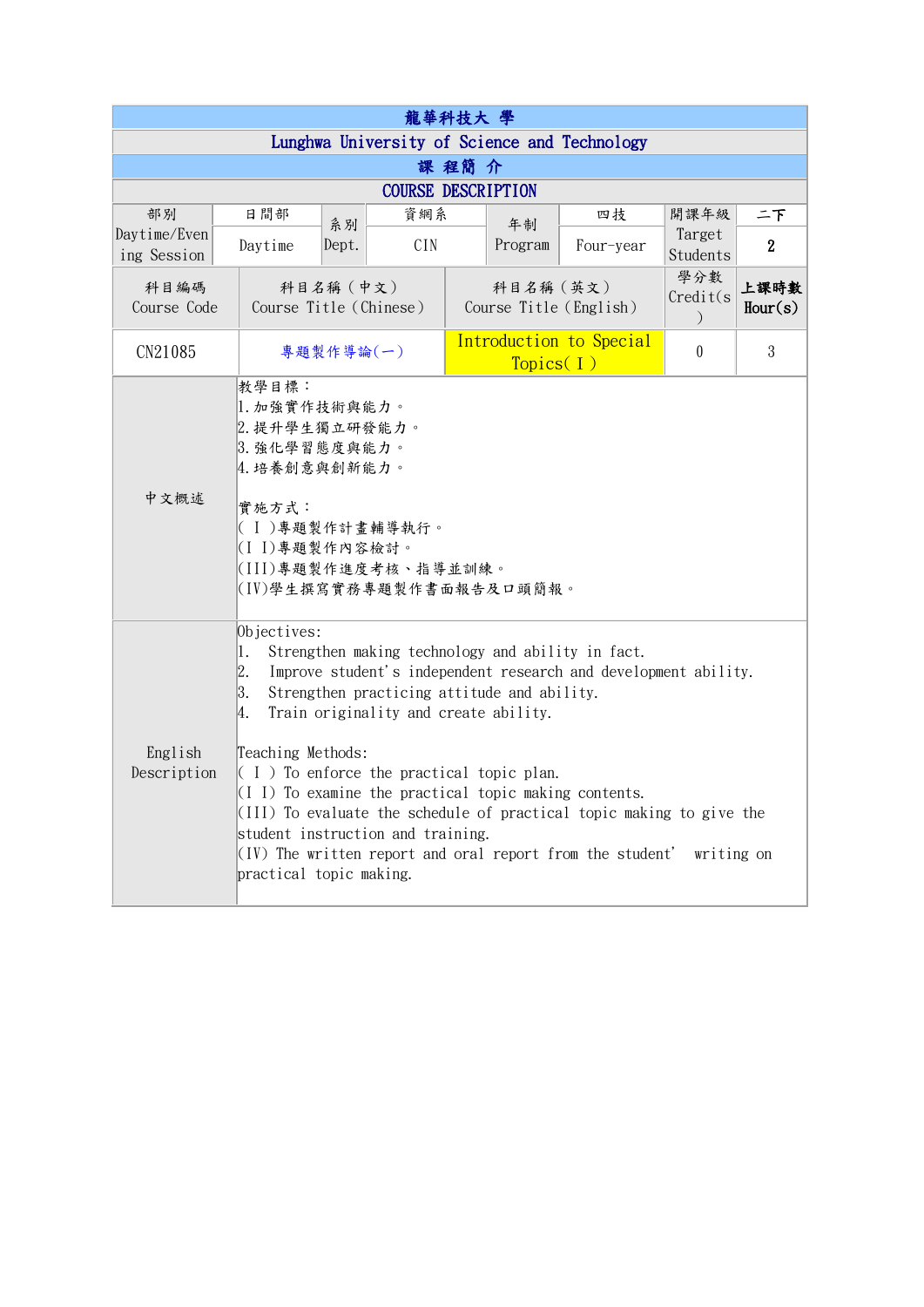| 系科名稱:<br>資訊網路工程系         |  |  |  |  |
|--------------------------|--|--|--|--|
| 科目名稱:專題製作導論(一)           |  |  |  |  |
| 英文科目名稱:Special Topics(I) |  |  |  |  |
| 學年、學期、學分數: 第二學年、一學期、0學分  |  |  |  |  |

## 先修科目或先備能力:

教學目標:1.使學生了解計算機與電子之硬體與軟體、網路通訊等基本原理及其應 用(知識)

2.能具備專題製作之實作技術及設計應用能力(技能)

3.能具備資訊業從業人員之專業態度(態度)

4.能瞭解資訊電子相關應用之發展情形並且製作書面結案報告及口頭 簡報(其他)

教材大網:

| 單元主題       | 内容網要            | 教學麥<br>考節數 | 備註 |  |  |  |
|------------|-----------------|------------|----|--|--|--|
| 專題製作的精神與意義 | 說明專題製作的方法及評分辦法  | 3          |    |  |  |  |
|            | (A)             |            |    |  |  |  |
| 題目定訂與資料收集  | 題目選定與資料收集(A)    | 12         |    |  |  |  |
| 專題預訂完成功能與進 | 訂定專題各項功能與進度(A)  | 3          |    |  |  |  |
| 度          |                 |            |    |  |  |  |
| 完成方塊圖      | 完成方塊圖(S)        | 3          |    |  |  |  |
| 專題製作工作分工   | 專題製作工作分工(A)     | 3          |    |  |  |  |
| 著手製作專題     | 作品製作與測試(S)      | 24         |    |  |  |  |
| 完成雛型報告     | 報告撰寫與討論(S)      | 3          |    |  |  |  |
| 目前完成之進度與檢討 | 目前完成之進度與檢討報告(S) | 3          |    |  |  |  |
| 報告         |                 |            |    |  |  |  |

※教學目標(歸納為四項):分別為知識(Knowledge)、技能(Skills)、態度 (Attitudes)、其他各一項

※單元主題:為各項知能之彙整

※內容網要:為各項知能即一般知識、職業知識、態度;專業技術安全知識;專 業基礎知識加上補充之知能 (表 A8 中未列, 但為達知識或技能的完 整性且課程中需教授之能力),撰寫方式係以不含動詞的知能內容方 式呈現

※三者之關係:教學目標>單元主題>內容網要

※本課程將培養學生下列能力:

1. 養成計畫管理、有效溝通與團隊合作之能力

2. 確認、分析和解決問題的能力

3. 熟用專業技能所需之知識、技術、技能及工具的能力